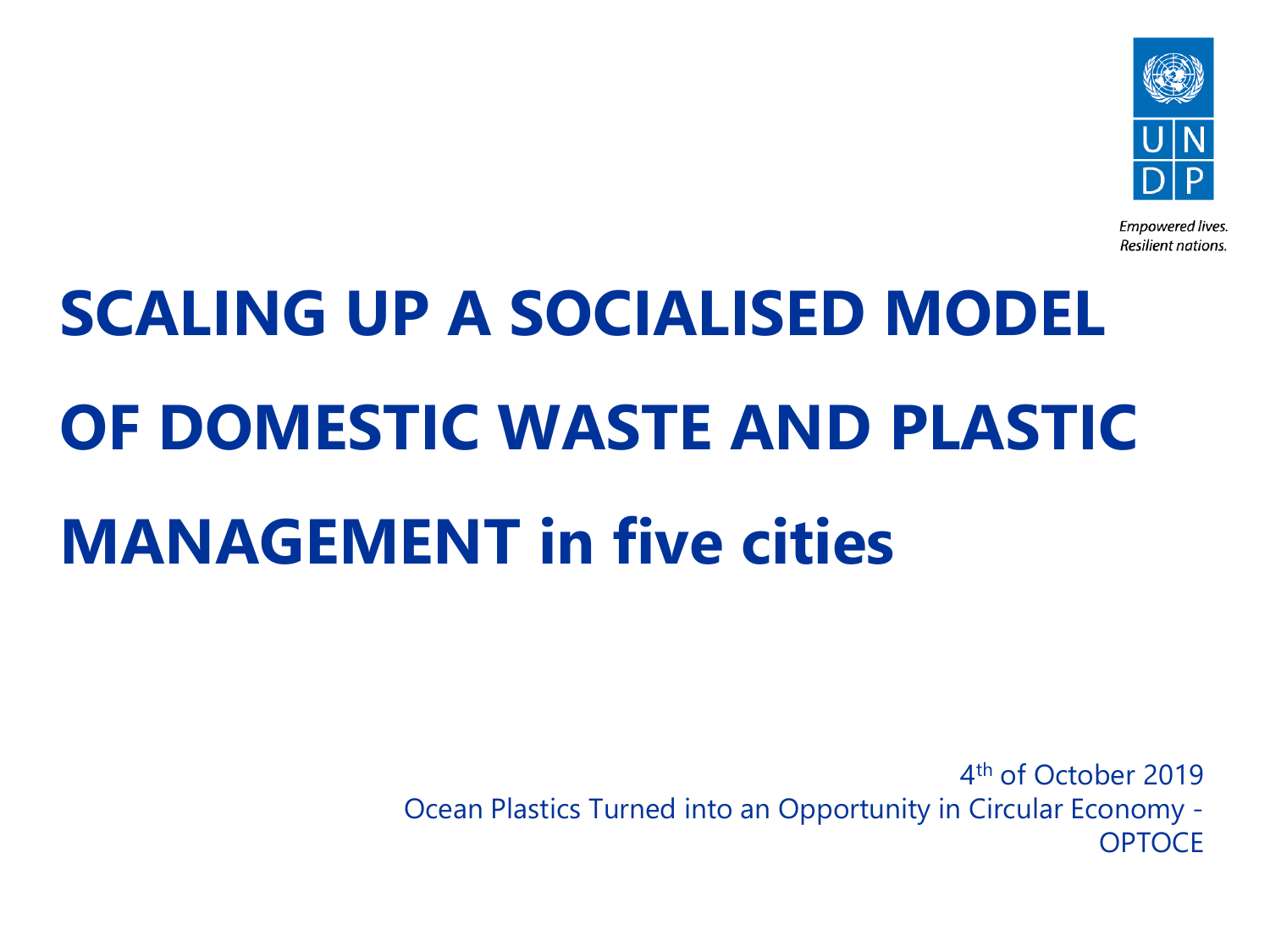# **THE CHALLENGE – Waste & Plastic Management**



Empowered lives. Resilient nations.

- 2004 > 2015, : from 15.6 million tons to 31.2 million tons annually.
- Average rates of municipal waste increased by 102%.
- Waste generation is predicted to triple by 2025.
- 70% of is disposed in landfills, while the rest is burned or dumped.
- Urban areas: 85 % of waste is collected; Rural areas: 40-45%.
- Plastic packaging is the single largest source of plastic pollution.
- Viet Nam produces 1.8 million tonnes of plastic every year.
- The plastic industry has grown at a rate exceeding 16% annum, in Viet Nam.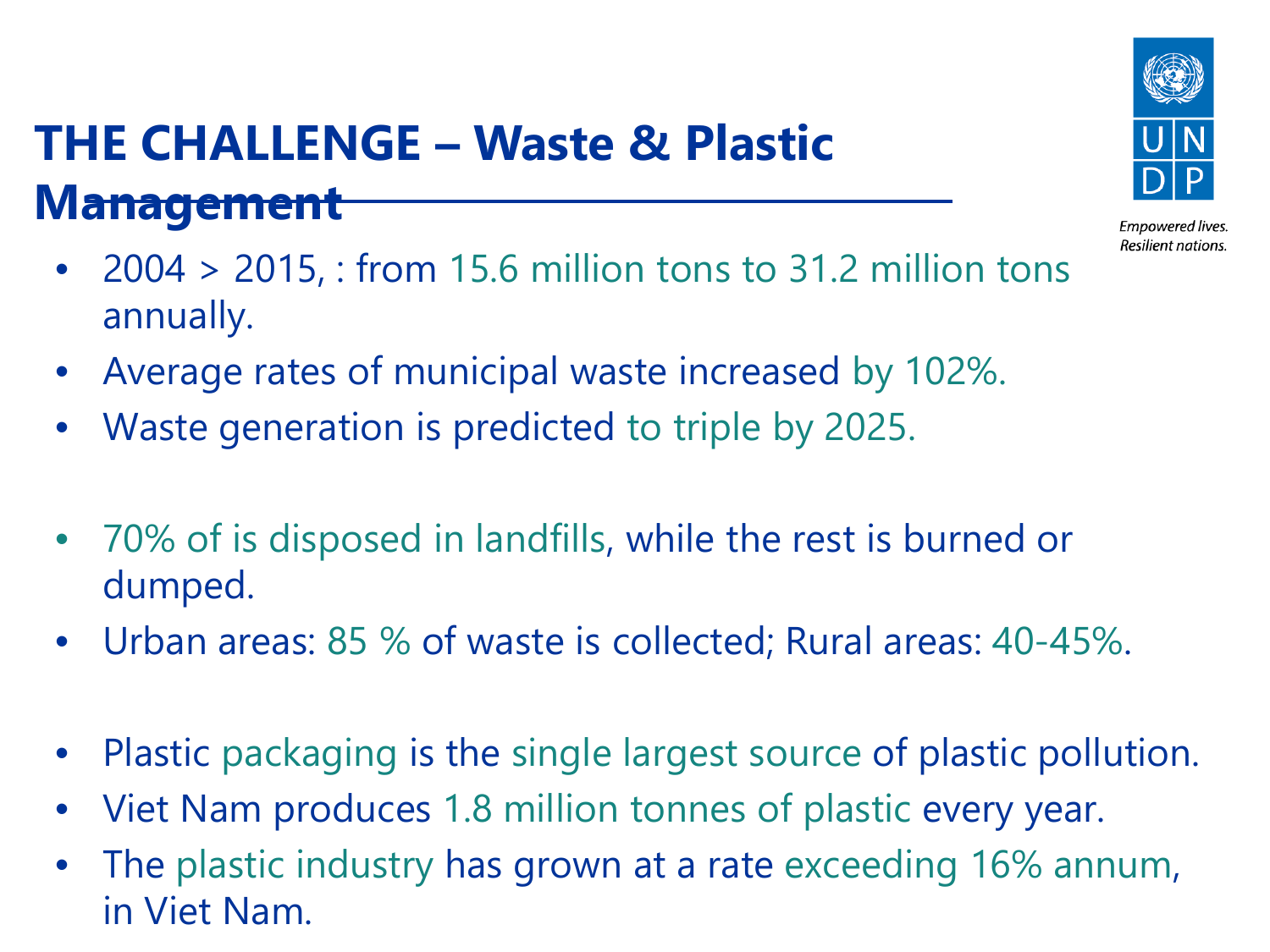# **OBJECTIVE AND FIVE SITES**



**Empowered lives.** Resilient nations.

**Objective:** Develop **integrated** models to **improve domestic waste** and **plastic management** 

## **5 sites:**

Ha Long, Qui Nhon, Mui Ne, Da Lat, and Binh Duong

# **Timeline:**



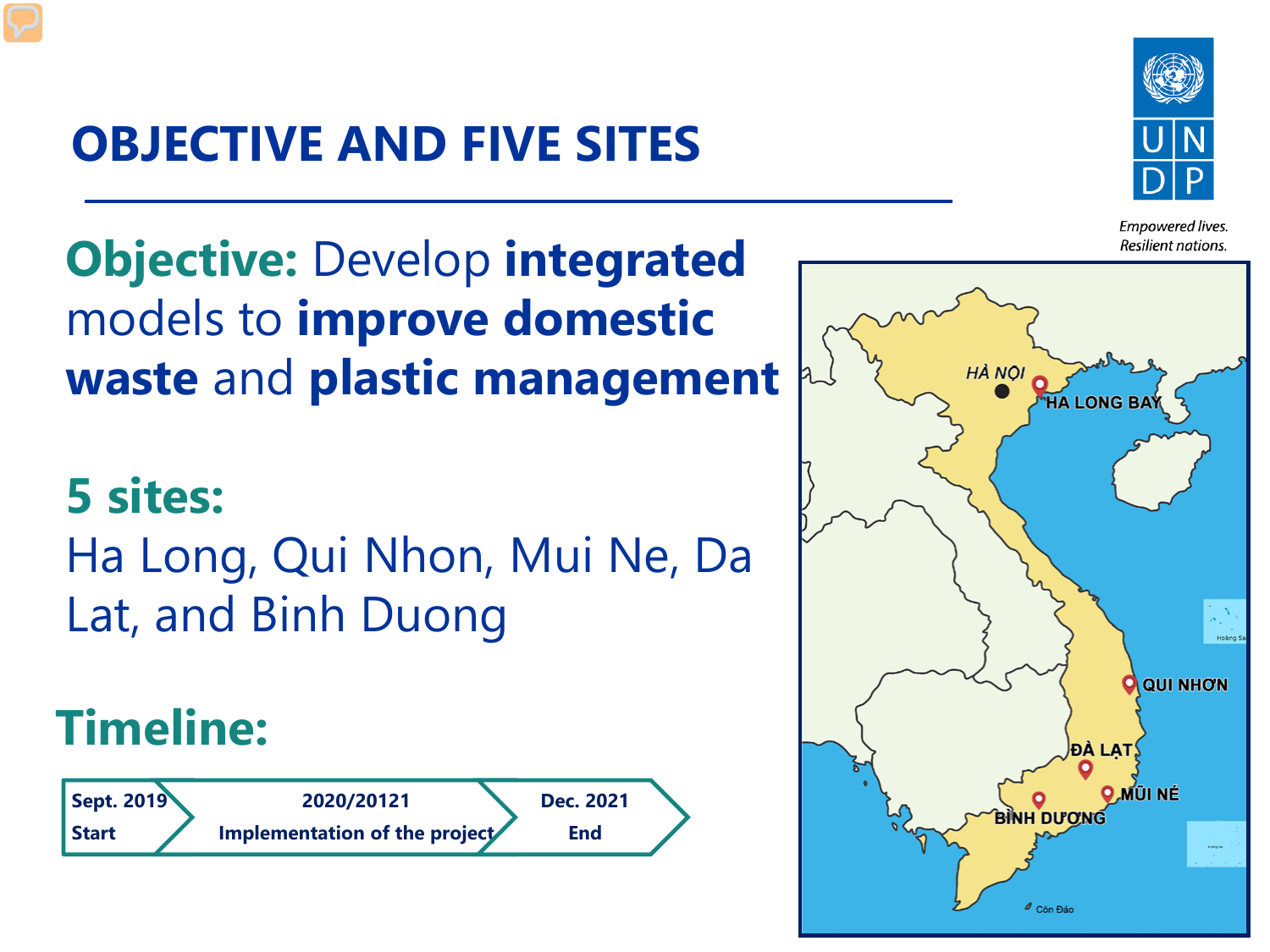# **KEY OUTPUTS**



Resilient nations.

Five cities established **small-scale effective** models of domestic waste management (collection, treatment).



Increased **income** and **safer working conditions** for waste collectors (women).



**Increased awareness and participation** of all stakeholders in reducing single-use plastic and in improving waste management.



Enhanced **regulatory framework** and capacity.



**Innovation and information** platforms promoted.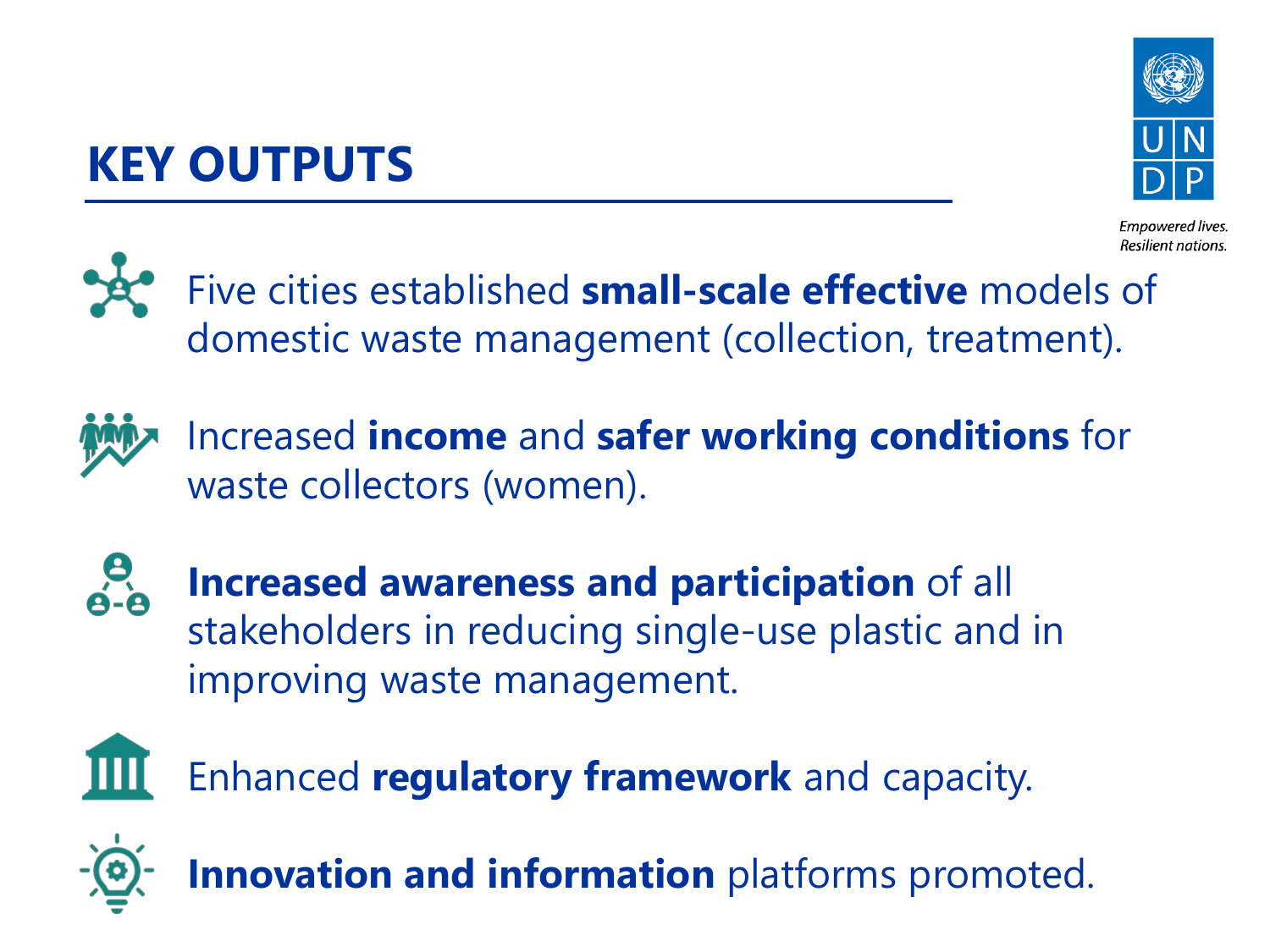#### **COMPONENT 1: Scale up Socialised Model of Waste Management**

#### **Key outcomes of Hoi-An practices**

- $\checkmark$  4 waste community organizations created.
- $\checkmark$  Increase in collected waste of 56 %.
- $\checkmark$  Reduction of landfill waste of 70 %.
- $\checkmark$  Increase in the revenue of women waste collectors of 42 %.





Empowered lives. Resilient nations.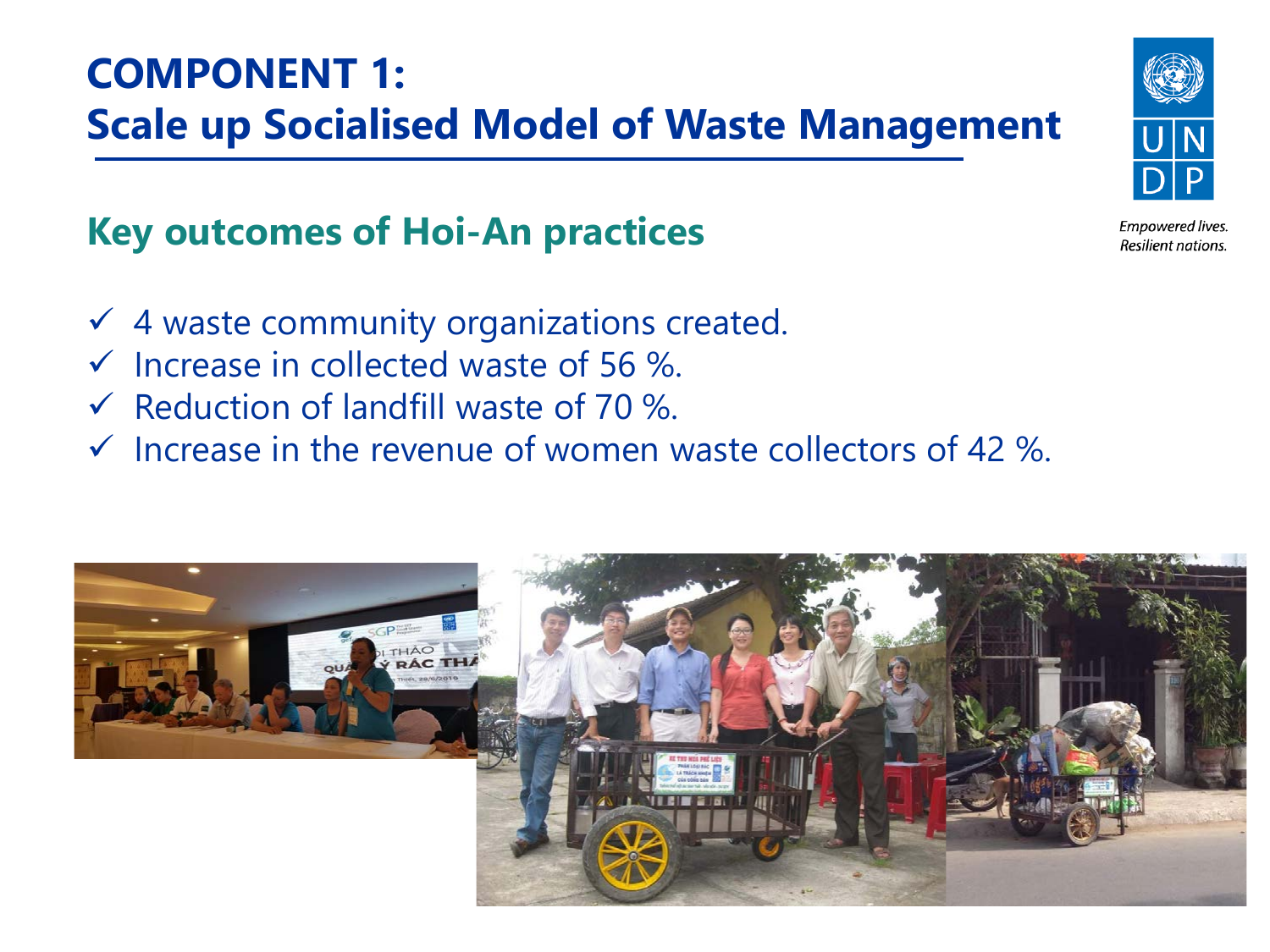#### **COMPONENT 1: Scale up Socialised Model of Waste Management**



Empowered lives. Resilient nations.

#### **Key activities:**

- Map out local waste systems, stakeholders and dialogues with key players, to identify key issues and challenges.
- Call and select for proposals of viable models from local NGOs from targeted cities.
- **Support to the establishment of waste management** models, financial schemes, and task-forces.
- **EX Communications campaigns and documentation of** lessons learned.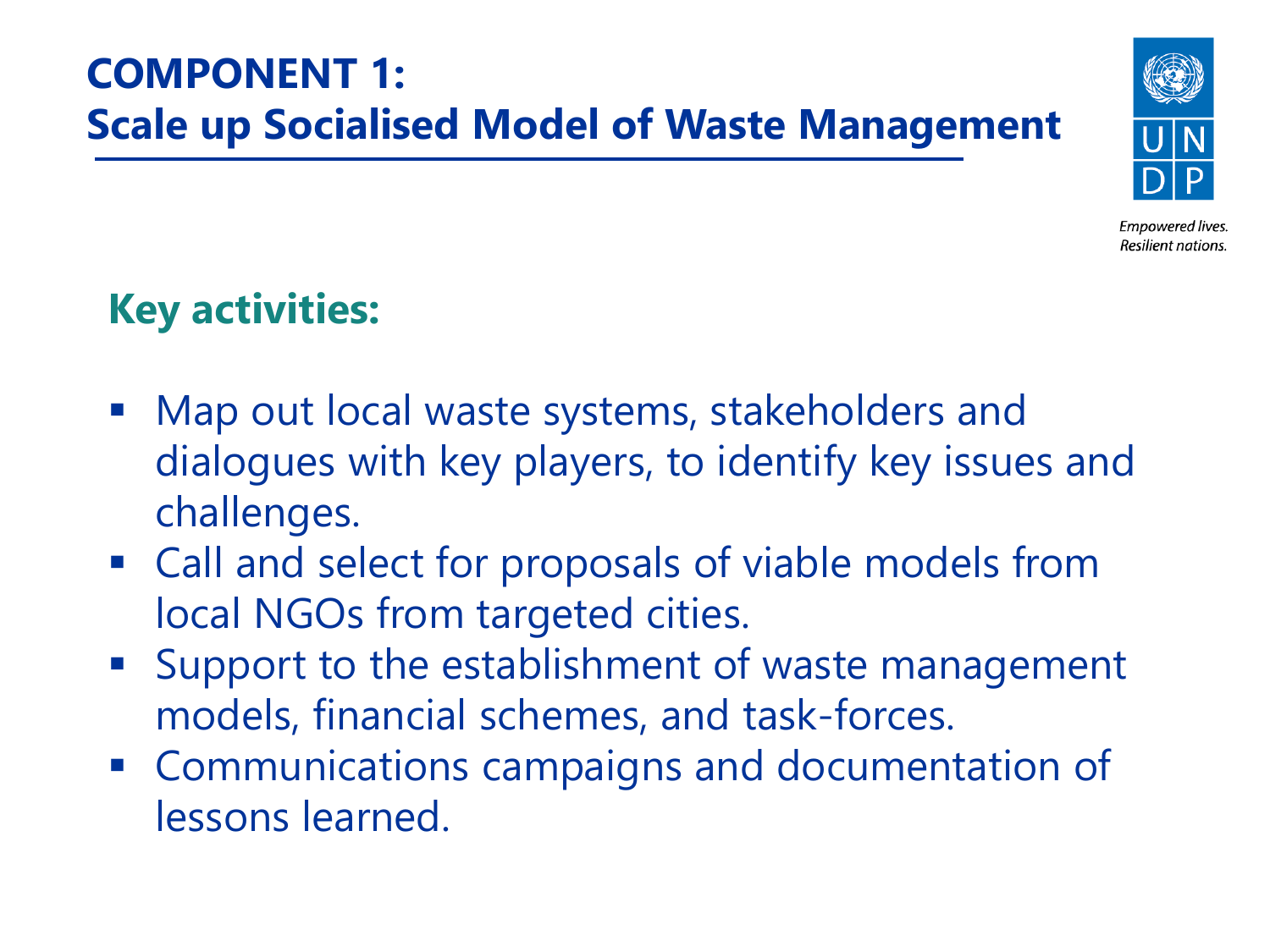#### **COMPONENT 2:Nnation-wide activities Circular Economy Approach to Waste and Plastic**

# **Key Activities:**

- **National communication campaign**
- **Study on Plastic Lifecyle in one city.**
- **Training on Circular Economy for business.**
- **EXA** Technical support for new regulations on waste and plastic.
- **E** Launch of a regulatory sandbox.
- Network, data & knowledge platform on Circular Economy for Viet Nam.



Empowered lives. Resilient nations.

**DESIGN** 

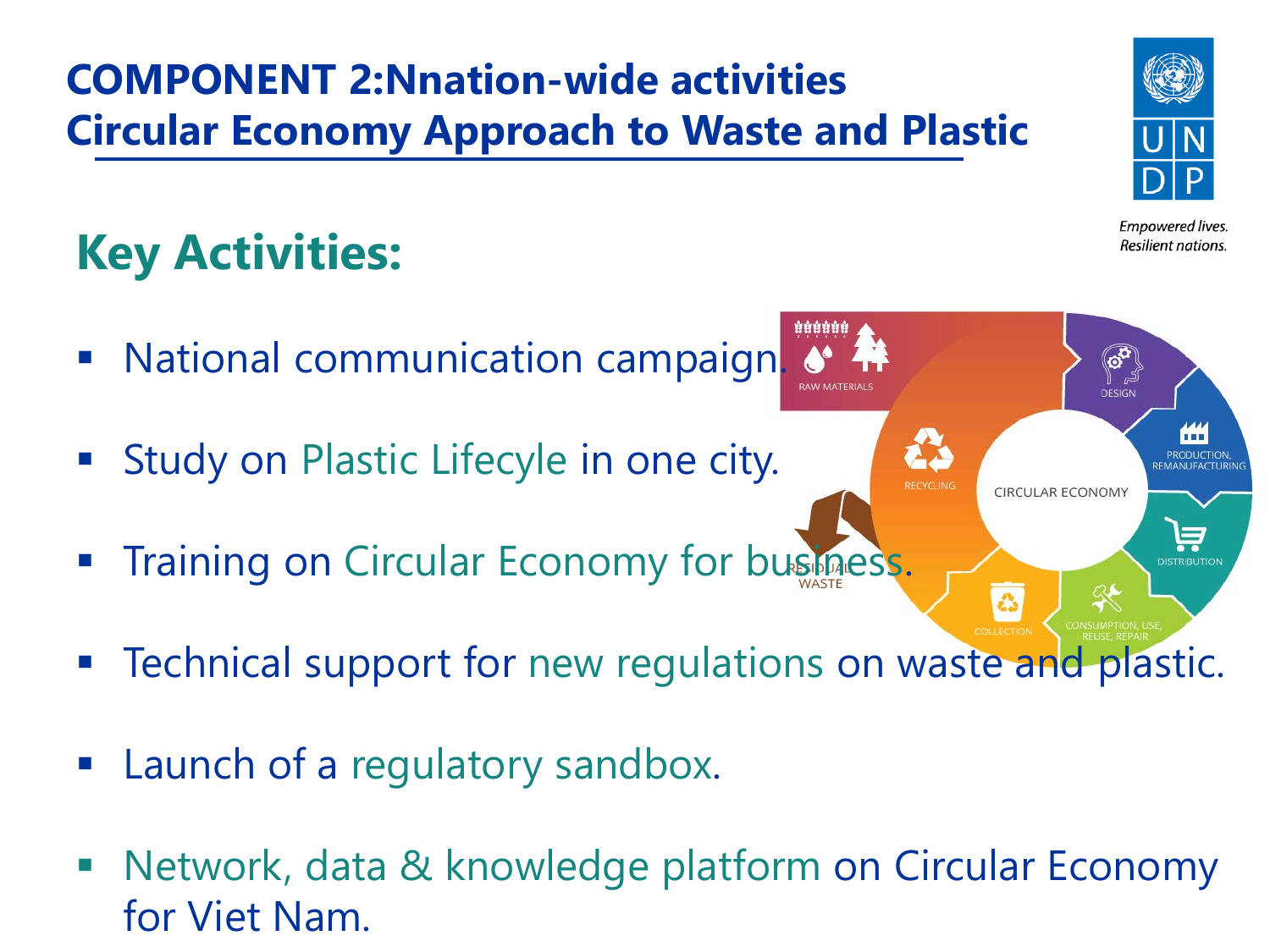

**Empowered lives.** Resilient nations.

### **PARTNERSHIP WITH OPTOCE Project & SINTEF**

- **Joint training and capacity building for local staff and** stakeholders.
- Collection and classification of non-recycle plastic waste for co-processing by OPTOPCE project.
- **Joint advocacy and communications activities.**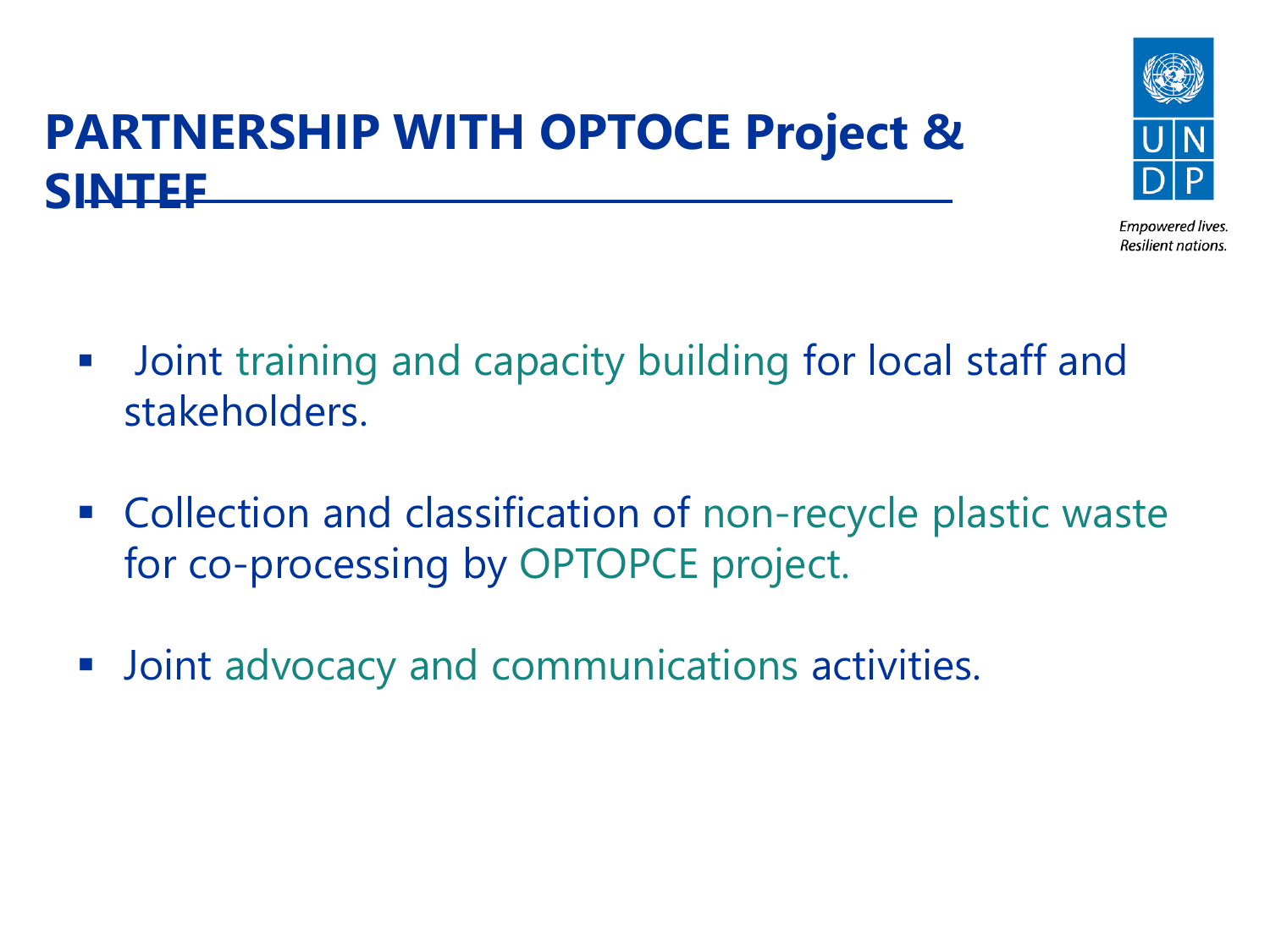## **RELATED WORK IN VIET NAM**



Empowered lives. Resilient nations.

- Support MONRE to finalize the National Action Plan on Marine Plastic.
- Support GoV/MONRE to integrate circular economy principles in SEDS/Plan and the Law on Environmental Protection.
- **Mapping out marine plastic pollution in Viet Nam, including a** mobile-app for tracking pollution hotspots.
- **Pilot innovative solutions for marine plastic in Da Nang.**
- (plan) Innovative platforms, solutions, and cooperation among ASEAN countries on marine plastic management.